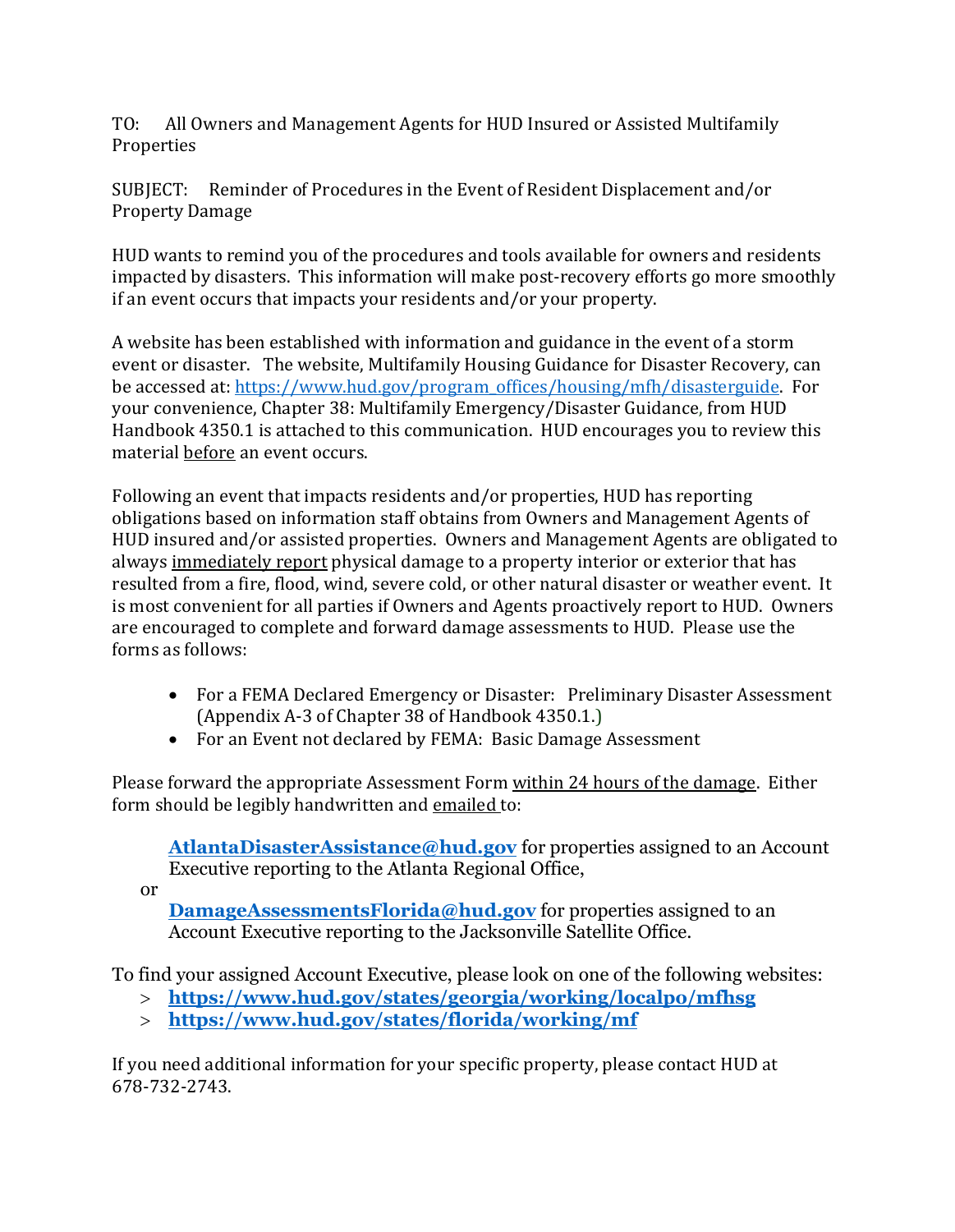Updated reports should be submitted as additional information is available concerning resident displacement or regarding the level/amount of damage sustained. While the Department is not a payee on an insurance loss draft for a property with an insured mortgage, HUD must still be notified of the event and any damage sustained to the property.

For all properties in the States of Alabama, Florida and Georgia, we request that vacancy data be provided for all properties. The vacancy updates can be sent per property (or per management agent/owner portfolio) to [atlantadisasterassistance@hud.gov](mailto:atlantadisasterassistance@hud.gov) or [damageassessmentsflorida@hud.gov](mailto:damageassessmentsflorida@hud.gov) (depending on whether the assets are serviced by the Atlanta or Jacksonville servicing sites). It would be beneficial for the information to be submitted in table or Excel in the following format:

| <b>Property</b><br><b>Name</b> | <b>iREMS</b> | <b>State</b> | <b>Studio</b> | <b>One</b><br>BR | Two<br><b>BR</b> | <b>Three</b><br><b>BR</b> | <b>Four</b><br>BR | <b>Total</b> |
|--------------------------------|--------------|--------------|---------------|------------------|------------------|---------------------------|-------------------|--------------|
|                                |              |              |               |                  |                  |                           |                   |              |

We ask that vacancy updates be provided over the next day/week and ongoing updates submitted as additional vacancies become available.

# **OWNER RESPONSIBILITIES**

Owners/agents are responsible for:

- Developing an emergency relocation plan to relocate residents prior to the storm especially at 202/811 Elderly or Disabled Properties and nursing homes;
- Developing a pre-disaster checklist that is shared with tenants in case of a disaster;
- Ensuring that the property and records are secured and that residents' possessions and valuables are secured and protected to the greatest extent possible.
- Contacting FEMA for on-going guidance and instruct residents to register with FEMA through 1-800-621-FEMA (3362), o[r www.fema.gov.](http://www.fema.gov/)
- Applying for assistance with FEMA, Small Business Administration, Housing Finance Agency and others;
- Contacting the local HUD office following a disaster;
- Providing a status report for the residents and property condition;
- Ensuring that residents provide EMERGENCY contact numbers;
- Determining the extent of damage, security needs, resident property protection needs, etc.
- Contacting the property's insurance provider to apply for property and business interruption claims;
- Maintaining inventory of all residents, property, phone numbers, mailing address, and emails;